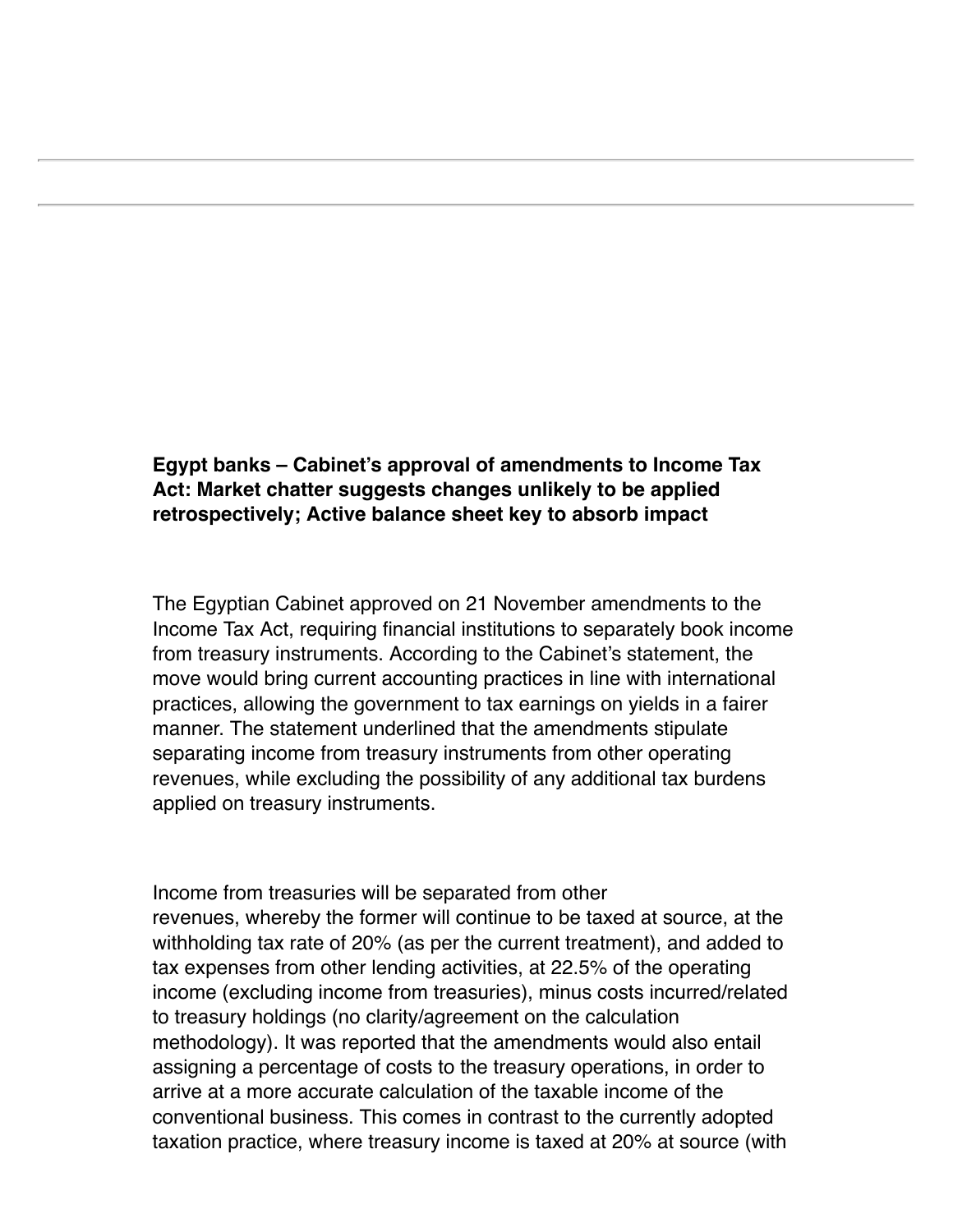no costs allocated to this part of the income), then compared to tax expenses calculated at the 22.5% corporate tax rate (the higher amount incurred is expensed as income taxes).

**Our take:** As per our conversations with key banking sources over the past couple of days, we understand that discussions are still ongoing between the MoF and the Federation of Egyptian Banks regarding the mechanism of applying the amendments. Nonetheless, market chatter suggests the outcome would unlikely entail applying the tax changes on banks' current portfolios retrospectively, and should impact new issuances after the amendments are officially put into effect. Thus, this would not affect current profitability, and make the implementation more feasible, in our view.

In terms of the costs assigned to banks' treasury operations, the Federation of Egyptian Banks proposed breaking down costs into: i) financing costs (total cost of funding/total funding base multiplied by treasury holdings) and ii) operational costs (total SG&A excluding depreciation/total revenues multiplied by total income from treasury securities). This should render a lower impact on banks, particularly the more efficient ones, in terms of an additional tax burden, as opposed to the MoF's initial proposal, where banks' total expense-to-income ratios are to be used to calculate treasury costs.

Given this backdrop, we believe that active balance sheet management is key to mitigate the potential impact of the tax amendments. In the event of the application, measures to be undertaken by banks would include: i) hiking asset yields in line with the potentially higher taxes, ii) enhance cost efficiency (interest and non-interest), and iii) gradually increase utilisation in private credit at the expense of government securities. This should be supported by a more favourable outlook for credit activity in 2019, in line with our expectation of the resumption of monetary easing. In our view, banks with strong lending foothold and franchise would fare better as compared to smaller banks with relatively lower capitalisation.